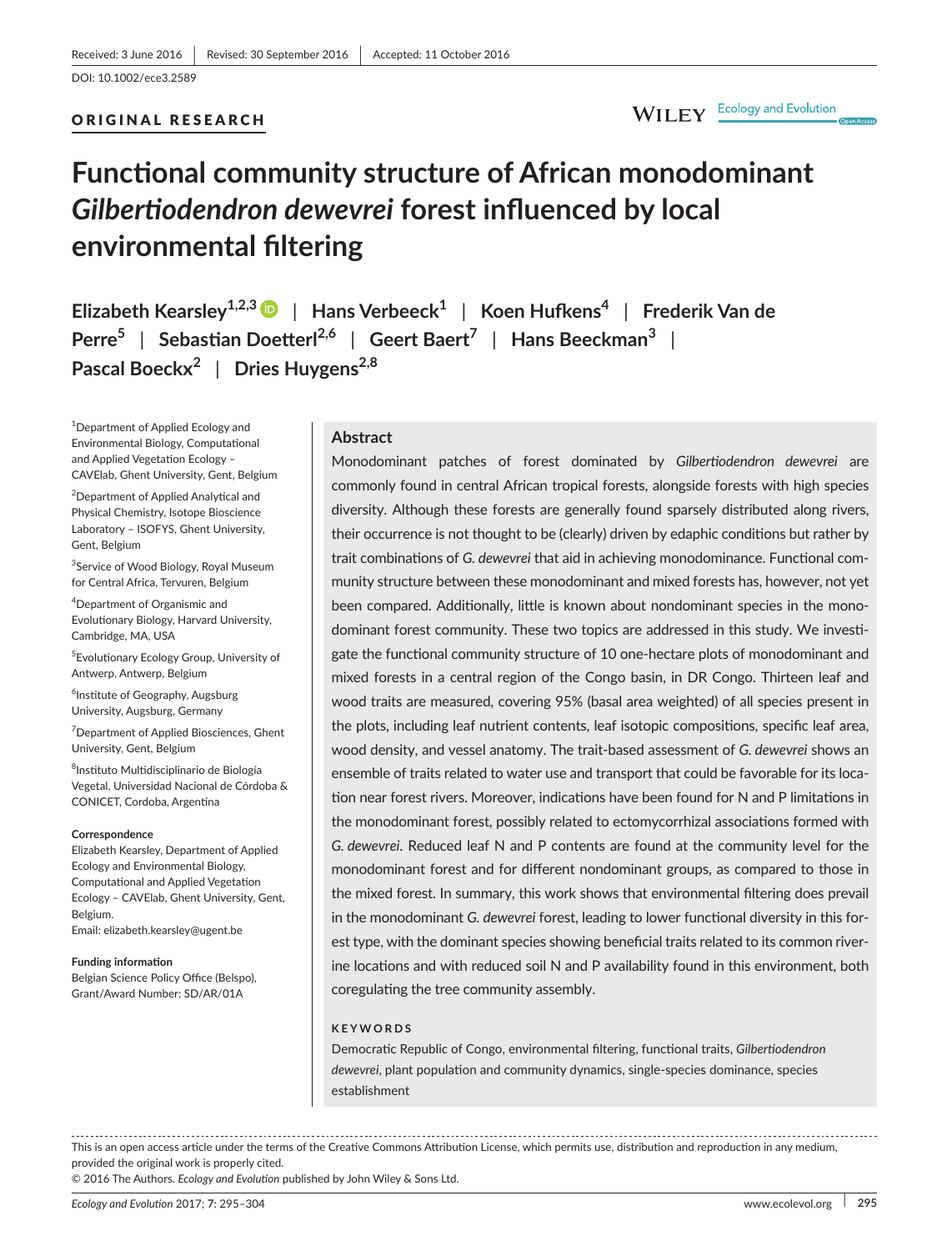## **1** | **INTRODUCTION**

Tropical rain forests are complex systems with high diversity of tree species growing in three continents along the equator. However, largescale inventory networks across the tropics have shown that there are important intercontinental differences in rain forest tree communities. African tropical rain forests, for example, are less diverse in terms of tree species than Amazonian and South-East Asian rain forests (Parmentier et al., 2007; Slik et al., 2015). In all these regions, however, lower diversity forests are found in the form of monodominant forest, where a single canopy species constitutes ≥60% of all canopy-level trees (Connell & Lowman, 1989; Hart, 1985; Peh, Lewis, & Lloyd, 2011). Such monodominance in old-growth forests can be caused by distinct edaphic conditions (Richards, 1996), for example, in water-logged forest (Connell & Lowman, 1989; Richards, 1996) and low-nutrient forests (McGuire, 2007). Another type of monodominance is related to the disturbance regime of the forest, with low disturbance rates favoring competitive exclusion (Connell & Lowman, 1989; Hart, Hart, & Murphy, 1989). Yet, monodominant forests can also present themselves in similar environmental conditions as their adjacent high-diversity forest and are apparently not bound to major edaphic differences or recent disturbances. Research on mechanisms to explain monodominance has focused on traits of dominant species that provide a competitive advantage, including low leaf litter decomposition rates, high seedling shade tolerance, large seed size, and defense against herbivory (Hart et al., 1989; Torti, Coley, & Kursar, 2001). The best-studied of these monodominant forests in Africa is that dominated by *Gilbertiodendron dewevrei* (De Wild.) J. Leonard from which naturally occurring monodominant patches are commonly found across central Africa, alongside forests with high species diversity (Fayolle et al., 2014; Hart, 1985; Peh, Sonké, Lloyd, Quesada, & Lewis, 2011; Viennois, Barbier, Fabre, & Couteron, 2013). Some environmental differences between these monodominant forests and adjacent mixed forests have been described, although the presence of an environmental filter (i.e., ecological filters related to the abiotic environment selecting for species suitable for this environment; Keddy, 1992) for establishment of the monodominance is not always evident. For example, these forests are often found along rivers (Fayolle et al., 2014), although not exclusively (Hart et al., 1989). Additionally, Peh, Sonké et al. (2011) did not find evidence for differences in soil characteristics between this monodominant forest and the adjacent mixed forest, similar to findings of Hart (1985) and Conway (1992), while Torti et al. (2001) did report lower availability of nitrogen in the monodominant forest. Moreover, how the presence of this monodominance and its according environmental conditions impacts the overall tree community, species composition, and richness is not well understood. Variable species diversity of monodominant forests compared to the adjacent mixed forest has been reported, with both similar (Connell & Lowman, 1989; Makana, Terese, Hibbs, & Condit, 2004) and lower species diversity (Djuikouo, Sonké, Doucet, Nguembou, & Lewis, 2010; Hart et al., 1989; Peh, 2009). Nevertheless, low species diversity does not necessarily indicate an equivalently low functional diversity in the community. Functional diversity, defined as the value, range, and

distribution of functional traits in a given ecosystem (Díaz et al., 2007). namely also depends on variability of trait values of all species present, both within and between species, and on the extent of overlap of functional niches. Moreover, this distribution of trait values of all individuals in a community depends on the balance between processes related to environmental filtering and those leading to niche differentiation between individuals (Harper, 1977; MacArthur & Levins, 1967).

Within this study, we investigate functional diversity and functional community structure in 10 one-hectare plots of mixed (*n* = 5) and monodominant *Gilbertiodendron dewevrei* (*n* = 5) forests in a central region of the Congo Basin, in DR Congo. A dataset of 13 leaf and wood traits was used focusing on traits with a clear link to resource acquisition, growth, nutrient cycling, and decomposition, covering 95% (basal area weighted) of all species present in the plots. Plant traits are scaled up from individuals to community-level trait distributions as a means to investigate ecosystem functioning and community assembly through environmental filtering (e.g., Fayolle et al., 2012; Fortunel, Paine, Fine, Kraft, & Baraloto, 2014; Laughlin, Fulé, Huffman, Crouse, & Laliberté, 2011). We hypothesize (Hypothesis I) that *G. dewevrei* monodominant forests hold a lower functional diversity than the mixed forest related to the existence of environmental filtering. Even though the dominance of *G. dewevrei* could not be linked to edaphic controls in previous studies, recent studies indicate that (1) *G. dewevrei* monodominant forests most commonly occur along rivers and forest streams (Fayolle et al., 2014) and (2) dominant species can modify soil conditions (Brookshire & Thomas, 2013) which in turn can act as an environmental filter. Furthermore, we hypothesize (Hypothesis II) that other species present in this monodominant forest contain (an ensemble of) traits similar to those of *G. dewevrei* as they encounter the same environmental filtering and that species that do not possess these traits will be confined to the mixed forest.

## **2** | **MATERIALS AND METHODS**

#### **2.1** | **Study area**

This study was carried out in the UNESCO Biosphere reserve in Yangambi, ±100 km west of Kisangani, DR Congo. The reserve covers an area of  $6,297$  km<sup>2</sup> just north of the Congo River, and all study sites are located in the southwestern part of the reserve (N00°48': E24°29'). As measured in the Yangambi reserve, the region receives an annual precipitation of  $1839.5 \pm 205.7$  mm (1980–2012) with an average dry season length of  $3.3 \pm 1.3$  months with monthly precipitation lower than 100 mm, during December–February. Temperatures are high and constant throughout the year with a minimum of  $24.2 \pm 0.4$ °C in July and a maximum of  $25.5 \pm 0.6$ °C in March. Soils in the Yangambi plateau are Xanthic Ferralsols (WRB 2014), primarily formed from fluvioeolian sediments, composed mostly of quartz sand, kaolinite clay, and hydrated iron oxides (Van Ranst, Baert, Ngongo, & Mafuka, 2010).

Permanent sampling plots of one hectare were installed and measured in 2012 (Kearsley et al., 2013) in old-growth mixed forest (*n* = 5) and old-growth monodominant forest (*n* = 5) dominated by *Gilbertiodendron dewevrei* (De Wild.) J. Leonard (Table 1).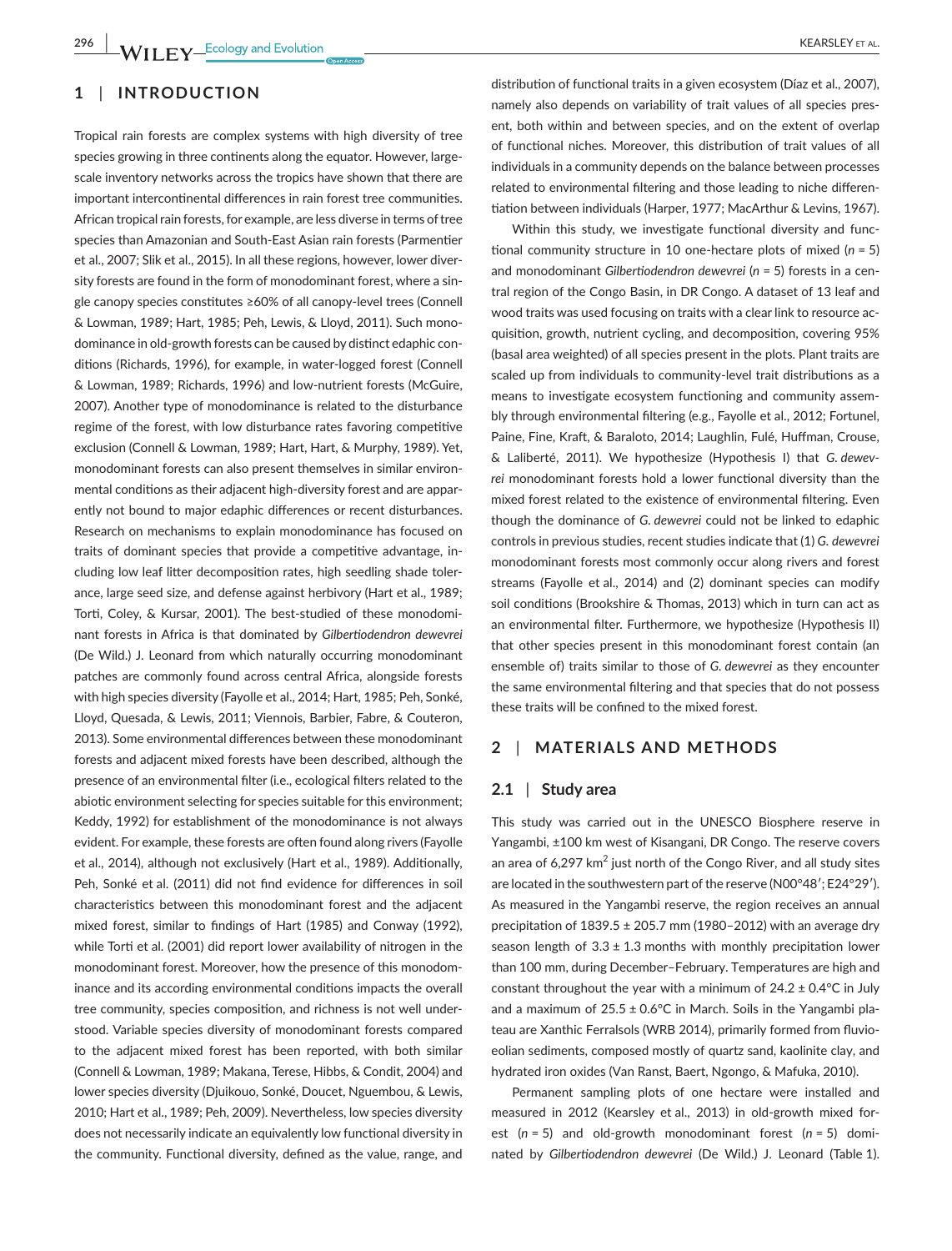TABLE 1 Stand characteristics and mean estimated diversity indices (expressed in effective number of species) for the mixed and monodominant forests. Species abundance is basal area weighted, with only the five most abundant species shown (full species names: *Scorodophloeus zenkeri, Petersianthus macrocarpus, Panda oleosa, Anonidium mannii, Tridesmostemon omphalocarpoides, Gilbertiodendron dewevrei, Cavacoa quintasii, Cleistanthus mildbraedii,* and *Dialium pachyphyllum*). Letters indicate whether there is a significant difference (*p* < .01) between the forest types

|                                 | <b>Mixed forest</b>                      | <b>Monodominant forest</b>   |  |
|---------------------------------|------------------------------------------|------------------------------|--|
| Stand characteristics           |                                          |                              |  |
| Stem density (per<br>ha)        | $412 \pm 85$ (a)                         | $343 \pm 80$ (a)             |  |
| Basal area (m <sup>2</sup> /ha) | $31.8 \pm 4.1$ (a)<br>$29.7 \pm 2.6$ (a) |                              |  |
| Species diversity               |                                          |                              |  |
| Species (5 most<br>abundant, %) | S. zenkeri (16.7%)                       | G. dewevrei (65.3%)          |  |
|                                 | P. macrocarpus<br>$(7.0\%)$              | C. quintasii (6.0%)          |  |
|                                 | P. oleosa (5.8%)                         | S. zenkeri (5.5%)            |  |
|                                 | A. mannii (5.0%)                         | C. mildbraedii (2.5%)        |  |
|                                 | T. omphalocar-<br>poides (4.9%)          | D. pachyphyllum<br>$(2.0\%)$ |  |
| Species richness                | $67.2 \pm 6.2$ (a)                       | $46.4 \pm 6.8$ (b)           |  |
| Pielou's evenness               | $0.84 \pm 0.03$ (a)                      | $0.72 \pm 0.03$ (b)          |  |
| Shannon diversity               | $34.4 \pm 4.7$ (a)                       | $16.2 \pm 2.6$ (b)           |  |
| Simpson diversity               | $21.2 \pm 3.6$ (a)                       | $8.4 \pm 1.2$ (b)            |  |
| <b>Functional diversity</b>     |                                          |                              |  |
| <b>Functional</b><br>evenness   | $0.866 \pm 0.007$ (a)                    | $0.871 \pm 0.009$ (a)        |  |
| <b>Functional richness</b>      | $2755 \pm 764$ (a)                       | $1282 \pm 450$ (b)           |  |
| Functional<br>divergence        | $0.80 \pm 0.01$ (a)                      | $0.81 \pm 0.01$ (a)          |  |

Monodominant forest was found near forest streams, while mixed forest was found covering the entire reserve. Permanent sampling plots of the mixed forest plots were located within a radius of 2 km of the monodominant forest plots. The permanent plot setup in Yangambi does not contain mixed forest plots near forest streams. Within all plots, all trees with a DBH ≥ 10 cm have been measured for DBH and identified to species level. For each taxon, at least one herbarium specimen and one silica gel dried leaf sample were collected. Vouchers were deposited in the Herbarium Yangambi (DRC) and in the herbarium of the Botanic Garden Meise (Belgium). In order to verify field identifications, vouchers were compared with reference specimens kept by the Botanic Garden Meise for both morphologic and genetic characteristics (barcodes generated using rbcL and matK sequences as recommended by the CBOL Plant Working Group 2009).

#### **2.2** | **Soil sampling and analysis**

Within each plot, 10 soil cores have been taken using a soil auger (a standard one-piece Dutch auger, 7 cm diameter) in three depth increments: 0–30, 30–60, and 60–90 cm. These 10 sampling locations were spatially well distributed following an "S" curve across each 1-ha plot. All samples were oven-dried (50°C), and the following parameters have been measured on plot-level composite soil samples per depth increment: bulk density, carbon and nitrogen content, isotopic composition of carbon ( $\delta^{13}$ C) and nitrogen ( $\delta^{15}$ N), and bioavailable phosphorus. For two plots per forest type, more detailed soil measurements have been made, namely soil texture,  $pH_{CaCl2}$ , potential cation exchange capacity  $(CEC_{pot}$ , and base saturation. C and N content and isotopic compositions were analyzed using an elemental analyzer (ANCA-SL, SerCon, Crewe, UK) coupled to an isotope ratio mass spectrometer (20-20, SerCon, Crewe, UK) (EA-IRMS). Bulk density was determined on composites of 10 samples per plot using Kopecky cylinders. Soil texture was determined by means of the percentage of sand, silt, and clay. All analyses were performed on air-dried fine soil fractions (<2 mm). The sand fraction ( $>63 \mu m$ ) was separated by wet sieving; the silt and clay fractions were determined by the Köhn pipette method after dispersion with sodium hexametaphosphate (Pansu & Gautheyrou, 2006). Soil pH $_{CaCl2}$  was determined potentiometrically in 25 ml 0.01 M CaCl<sub>2</sub> (1:2.5 soil:solution ratio) with a glass electrode using a portable multiparameter Meter HI9828 (Hanna Instruments US Inc., USA). CEC<sub>pot</sub> was determined by quantifying  $NH_4^+$  exchanged with 2 M KCl after saturating cation exchange sites with ammonium acetate buffered at pH 7.0 and measured with ICP-MS. Exchangeable Al was extracted by 1 M KCl solution and determined colorimetrically. Resin-extractable P was determined using resin-impregnated membrane strips (Sharpley, 2009).

## **2.3** | **Trait collection and analysis**

Leaf samples and wood samples from the stem were collected for all species covering a cumulative 95% basal area of each plot; that is, species were ranked from highest to lowest basal area with species included in the selection until the cutoff of 95% basal area was reached. If multiples of the same species were present in a plot, two individuals were selected for sample collection within each preassigned diameter class of 10–20, 20–30, 30–50, and >50 cm DBH. A total of 728 individuals were sampled, covering 104 species, 67 genera, 29 families. *Scorodophloeus zenkeri* Harms, *Gilbertiodendron dewevrei* (De Wild.) J. Léonard, *Garcinia punctata* Oliv., *Dialium pachyphyllum* Harms, and *Carapa procera* DC. are some of the most abundant species in the collected dataset. All samples were collected between March and May 2012.

From each individual tree, 10 leaves were sampled at various tree heights covering the range of the tree crown (i.e., both sun and shade leaves), which were fully expanded and showed no signs of pathogens or herbivory. Fresh weight of the leaf samples was measured as a composite sample, and high-resolution images were taken to determine leaf area, while leaves were flattened between transparent Plexiglas. Leaf surface is determined by analyzing these images using ImageJ software (from the US National Institutes of Health; [https://imagej.nih.gov/ij/\)](https://imagej.nih.gov/ij/). Leaves were subsequently dried at 60°C for 72 h, or until no more weight change occurred, and dry mass was determined. Leaf dry matter content (LDMC, leaf dry weight divided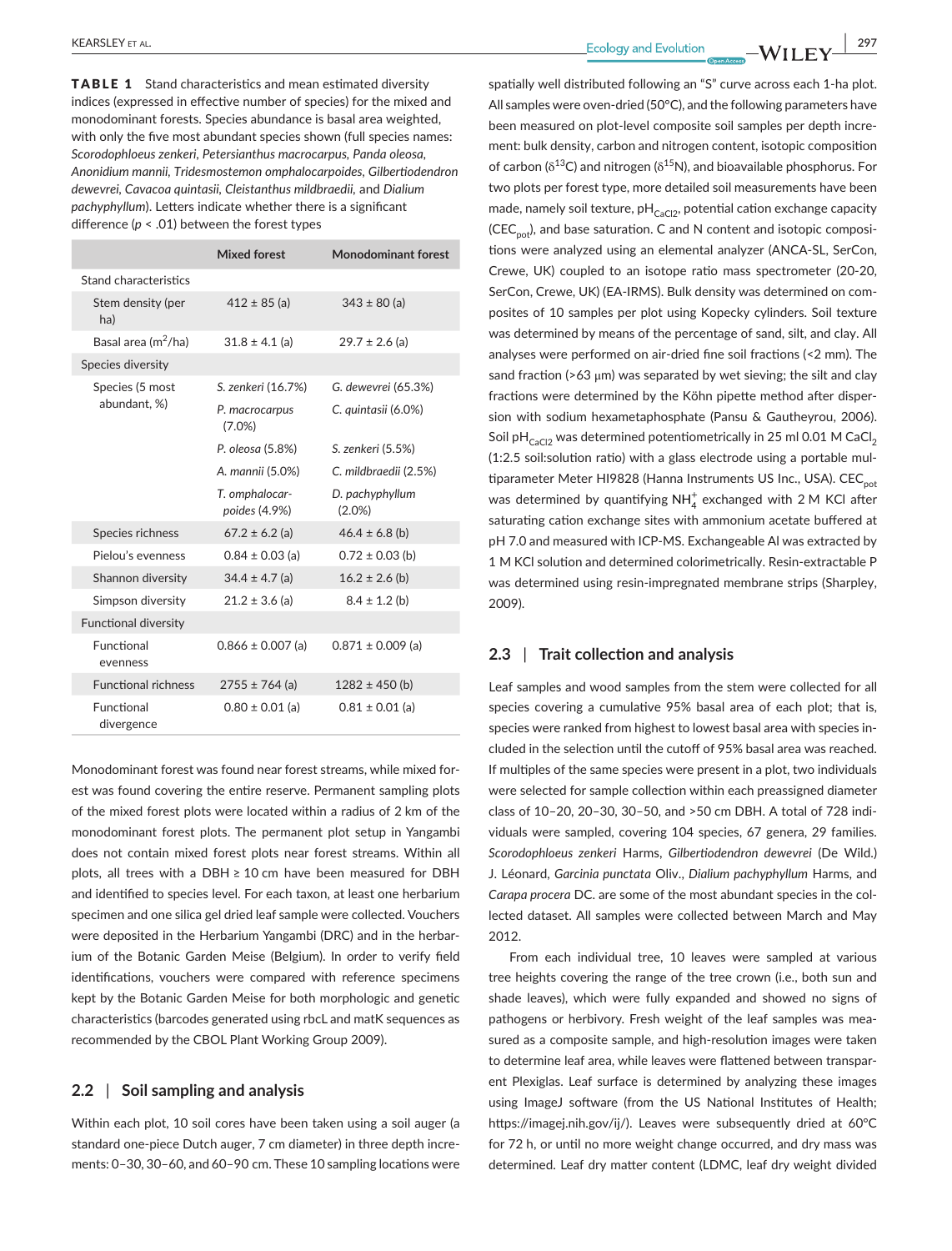**298 WII FY** Ecology and Evolution **CONSISTER ALL CONSISTENT** EXAMPLE THE REARSLEY ET AL.

by fresh weight) and specific leaf area (SLA, leaf area divided by dry weight) were determined. Next, chemical analysis of the leaves was performed at the Isotope Bioscience Laboratory (Ghent University, Belgium). Composite leaf samples were ground to fine powder using a ball mill (ZM200; Retsch, Germany). Mass-based leaf carbon content (LCC) and leaf nitrogen content (LNC) and the isotopic composition of carbon ( $\delta^{13}$ C) and nitrogen ( $\delta^{15}$ N) were determined using an elemental analyzer (ANCA-SL; SerCon, Crewe, UK) coupled to an isotope ratio mass spectrometer (20-20; SerCon, Crewe, UK) (EA-IRMS). Isotope ratios were expressed in delta notation relative to Vienna Pee Dee Belemnite (VPDB) standard for  $\delta^{13}$ C and atmospheric air for  $\delta^{15}$ N. Leaf phosphorus content (LPC) and isotopic composition of oxygen  $(\delta^{18}O)$ were determined on a subset of samples, with priority to species with more replicates. Samples were retained if more than three individuals from a species were measured within a forest type, of which three to five individuals were randomly selected for analysis. In total, 358 individuals covering 76 species were measured for LPC and  $\delta^{18}$ O. For LPC determination, samples were prepared using the Chapman & Pratt (1961) procedure with some slight modifications and measured using the auto analyzer method, No.G-103-93 Rev.2 (Multitest MT7/MT8).  $\delta^{18}$ O is analyzed using a high-temperature furnace interfaced with an EA-IRMS (20-20, SerCon, Crewe, UK).  $\delta^{18}$ O is expressed relative to the Vienna Standard Mean Ocean Water (VSMOW2) standard.

Wood samples with an average size of  $5 \times 5 \times 5$  cm<sup>3</sup> are taken under the bark for all species with at least three replicates. The volume of the fresh sample was taken using the water displacement method. Samples were subsequently dried in an oven at 60°C until completely dry, and dry weight was measured. Wood density (WD) could then be determined as the ratio of oven dry weight divided and fresh volume. Wood vascular traits are measured on already prepared sections of slides from the xylarium of the Royal Museum of Central Africa (Tervuren, Belgium). Species were selected which match the species sampled at the inventory sites, amounting to 62 species, and three slides were used for measurements. Vessel diameters (VDm) were measured on a minimum of 30 vessels in both horizontal and vertical directions, and an average VDm is determined for each sample. All vessels were counted within a known area to determine vessel density (VD).

## **2.4** | **Species and functional diversity**

A comparison is made of the tree species diversity in the mixed and monodominant forests, represented by diversity indices: species richness, Pielou's evenness (Pielou, 1969), Shannon–Weaver (Shannon & Weaver, 1949) and Simpson (Simpson, 1949) indices. Each metric is expressed in effective number of species in order to estimate "true" biodiversity (Jost, 2006). Effective numbers of species derived from standard diversity indices share a common set of intuitive mathematical properties and behave as one would expect of a diversity index, while raw indices do not (Jost, 2006). As species richness depends on the number of individuals sampled, irrespective of plot size, samples were standardized for their completeness. The sample completeness is the proportion of the total number of individuals in a community that belong to the species represented in the sample and can be

estimated based on the sampling curves (Chao & Jost, 2012). Indices and sample completeness are calculated on a plot level (1 ha) using the functions provided in the package iNEXT (Hsieh, Ma, & Chao, 2013) in R 2.13.1 (CRAN core development team).

Multivariate statistical analysis is performed for characterizing the functional diversity because the ecology of species inherently relates to a combination of traits. Multivariate functional diversity indices are calculated for each plot. Functional diversity consists of different dimensions, and according to Mason, Mouillot, Lee, & Wilson (2005) and Villéger, Mason, & Mouillot (2008), at least three different indices are needed to capture these, namely functional richness, functional evenness, and functional divergence. Functional richness is defined as the amount of niche space filled by species in the community, thus describing trait dissimilarity. Functional richness is measured for each plot as the convex hull volume encompassing all traits. Functional evenness is the evenness of abundance distribution in filled niche space. Functional divergence is the degree to which abundance distribution in niche space maximizes divergence in functional characters within the community. Functional divergence is calculated relative to the centroid per plot. All indices are calculated using the R package FD (Laliberté, Legendre, & Shipley, 2014).

## **2.5** | **Functional community structure**

Plot-level community-weighted means (CWM) of all individual traits are investigated. Intraspecific trait variability is accounted for by setting up species-specific uniform distributions between the minimum and maximum values measured for each species. Next, a random value from within this distribution is assigned to all individuals from the same species that have not been measured. We acknowledge that the uniform distribution is not optimal to represent intraspecific trait variability, although we believe this representation better reflects the community trait assembly than using a species-specific mean. Accordingly, with all individual trees being assigned a trait value, species abundance is taken into account for the calculation of CWM. Note that the CWM for the monodominant forest is highly influenced by the dominant species *G. dewevrei* representing 24.2% of all individuals in this community and 65.3% of the basal area.

To investigate the effect of monodominance on the community trait composition, the functional characteristics of more detailed species groups are investigated. Three species groups are defined based on species absence/presence in the two forest types, namely group 1: tree species uniquely found in the monodominant forest; group 2: species uniquely found in the mixed forest; and group 3: species found in both the mixed and monodominant forests. These species groups are indicated throughout the text as "unique species" or "shared species" for the respective forest types. This species distinction between the mixed and monodominant forest is tested using detrended correspondence analysis weighted using species basal areas (Figure S1). The analysis of trait composition of each group in each forest type accounts for the amount of individual trees of each species present, similar to the calculation of CWM, and therefore also accounts for intraspecific trait variability. Species group 3 addressing shared species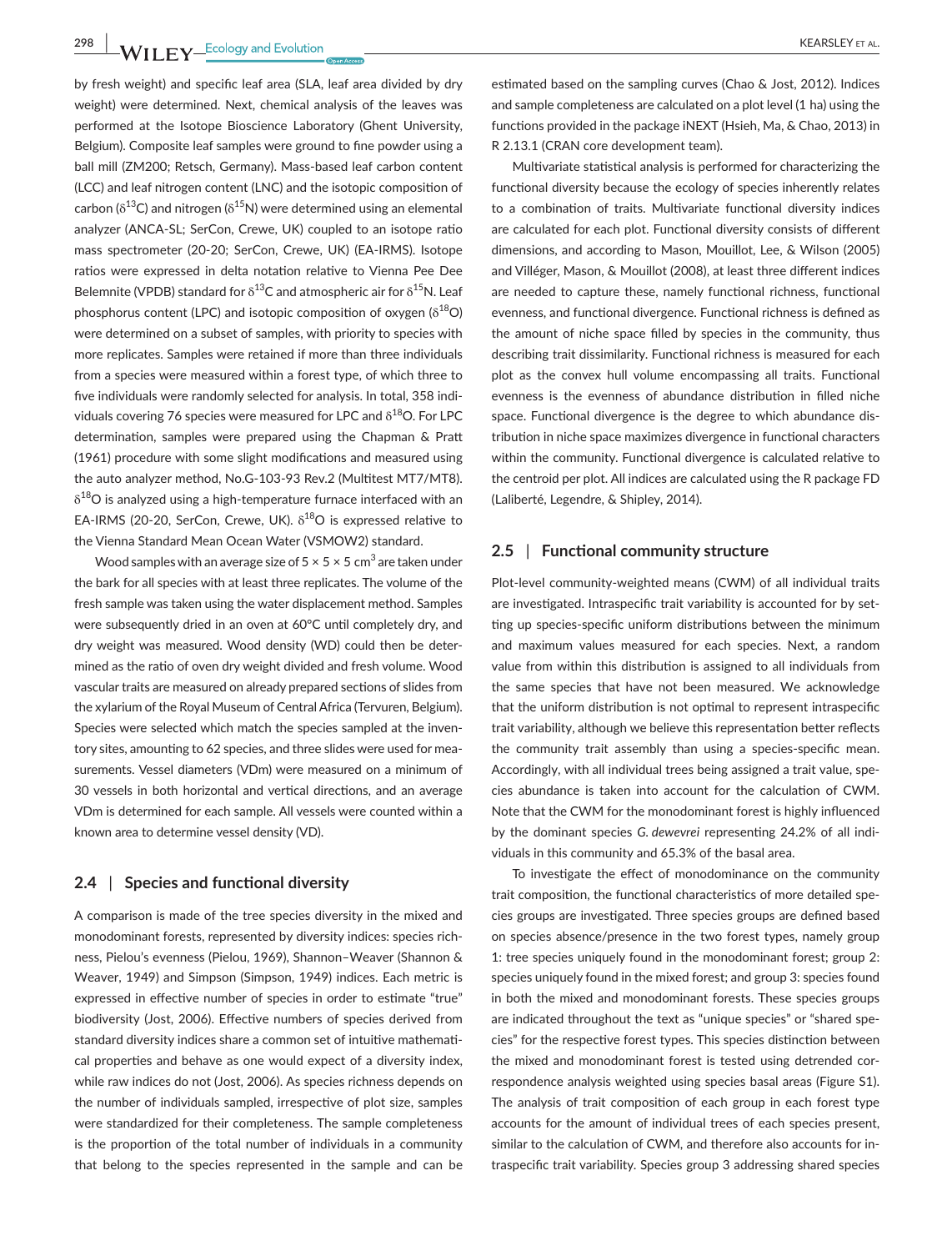TABLE 2 Physical and chemical soil properties for both forest types from mixed samples for each investigated depth layer. Raw data are provided for soil parameters only measured in two plots per forest type (base cations, CEC<sub>pot</sub> (potential cation exchange capacity), Ex. Al (exchangeable Al), pH and texture). Mean and standard deviations are provided for N,  $\delta^{15}$ N, C,  $\delta^{13}$ C, Bio-P (bioavailable P), and BD (bulk density). Letters indicate whether a significant difference (*p* < .01) is found for these parameters between the forest types at specific soil depths (small letter for 0–30 cm; capital letter for 30–60 cm and dash (/) small letter for 60–90 cm)

|                                     | Mixed               |                     |                      | Monodominant        |                     |                      |
|-------------------------------------|---------------------|---------------------|----------------------|---------------------|---------------------|----------------------|
| Soil depth (cm)                     | $0 - 30$            | $30 - 60$           | $60 - 90$            | $0 - 30$            | $30 - 60$           | $60 - 90$            |
| Ca (mg/kg)                          | 128-135             | 122-130             | 124-126              | 120-136             | $120 - 128$         | $123 - 131$          |
| K(mg/kg)                            | $33.3 - 35.1$       | $13.6 - 22.6$       | $8.3 - 21.4$         | $16.6 - 62.9$       | $10.6 - 17.2$       | $10.2 - 15.1$        |
| Mg (mg/kg)                          | $15.3 - 16.5$       | $8.6 - 10.3$        | $7.2 - 7.7$          | $7.7 - 11.4$        | $6.1 - 8.4$         | $5.7 - 7.9$          |
| Na (mg/kg)                          | $7.5 - 7.9$         | $7.2 - 7.9$         | $7.2 - 8.3$          | $7.9 - 10.6$        | $7.3 - 8.3$         | $7.8 - 8.2$          |
| CEC <sub>pot</sub> (cmol(+) per kg) | $3.8 - 6.7$         | $3.1 - 4.9$         | $3.8 - 4.3$          | $3.2 - 6.3$         | $3.1 - 6.2$         | $3.2 - 3.4$          |
| Ex. Al $(mg/kg)$                    | $15.3 - 100$        | $24.7 - 65.4$       | $17.1 - 62.8$        | $94.7 - 146$        | $50.4 - 69.1$       | $25.3 - 35.3$        |
| рH                                  | $3.7 - 4.3$         | $4.0 - 4.4$         | $4.2 - 4.5$          | $3.9 - 4.1$         | $4.2 - 4.3$         | $4.4 - 4.6$          |
| Sand (%)                            | 83.6-86.6           | $81.5 - 85.5$       | 77.9-83.0            | $80.4 - 88.4$       | $76.9 - 89.8$       | 74.8-87.8            |
| Silt (%)                            | $1.9 - 1.9$         | $2.2 - 3.0$         | $1.7 - 1.8$          | $3.0 - 3.1$         | $2.8 - 3.4$         | $2.4 - 3.6$          |
| $Clay (\%)$                         | $11.6 - 14.6$       | $11.4 - 16.3$       | $15.2 - 20.4$        | $8.5 - 16.6$        | $6.7 - 20.3$        | $9.8 - 21.6$         |
| Bio-P (mg/kg)                       | $8.6 \pm 1.8$ (a)   | $4.5 \pm 2.5$ (A)   | $2.0 \pm 2.0$ (/a)   | $6.3 \pm 1.1$ (a)   | $2.1 \pm 0.5$ (A)   | $1.4 \pm 0.2$ (/a)   |
| $N$ (%)                             | $0.10 \pm 0.04$ (a) | $0.05 \pm 0.00$ (A) | $0.03 \pm 0.01$ (/a) | $0.12 \pm 0.05$ (a) | $0.05 \pm 0.01$ (A) | $0.03 \pm 0.01$ (/a) |
| $\delta^{15}N$ (%o)                 | $8.6 \pm 1.3$ (a)   | $9.8 \pm 1.4$ (A)   | $8.7 \pm 1.5$ (/a)   | $8.2 \pm 1.4$ (a)   | $9.8 \pm 1.3$ (A)   | $9.8 \pm 1.2$ (/a)   |
| C(%)                                | $1.30 \pm 0.11$ (a) | $0.59 \pm 0.02$ (A) | $0.42 \pm 0.02$ (/a) | $1.84 \pm 0.11$ (b) | $0.84 \pm 0.02$ (B) | $0.54 \pm 0.03$ (/b) |
| $\delta^{13}C$ (‰)                  | $-28.3 \pm 0.5$ (a) | $-27.2 \pm 0.3$ (A) | $-26.5 \pm 0.3$ (/a) | $-28.3 \pm 0.5$ (a) | $-26.9 \pm 0.7$ (A) | $-26.1 \pm 0.4$ (/a) |
| BD (g/cm <sup>3</sup> )             | $1.4 \pm 0.2$ (a)   | $1.5 \pm 0.2$ (A)   | $1.5 \pm 0.2$ (/a)   | $1.2 \pm 0.2$ (a)   | $1.5 \pm 0.1$ (A)   | $1.4 \pm 0.1$ (/a)   |

in the two forest types will differ in trait composition through difference in species abundance in the two forest types.

## **3** | **RESULTS**

#### **3.1** | **Stand characteristics and soil properties**

The monodominant and mixed forest plots show similar basic stand characteristics with similar stem density and basal area (Table 1). Moreover, overall soil properties are similar (Table 2). Soil texture is predominantly sand (>75% sand). Bulk density is similar with an overall average of  $1.4 \pm 0.2$  g/cm<sup>3</sup> and  $1.5 \pm 0.1$  g/cm<sup>3</sup> for monodominant and mixed forest, respectively. Typical for these types of tropical soils,  $pH_{C_1}$  values were highly acidic (3.7-4.6) accompanied with very low  $\mathrm{CEC}_{\mathrm{not}}$  values (3.1–6.3 cmol(+) per kg). Exchangeable Al ranges are highly variable between and within the two forest types, with values ranging between 15 and 146 mg/kg, decreasing with soil depth. The concentrations of exchangeable cations were similar between both forest types. N contents were similar between the two forest types and decreased with soil depth. Bioavailable P was marginally significantly higher (*p* < .05) in mixed forest (8.6  $\pm$  1.8 mg/kg) compared to monodominant forest (6.3  $\pm$  1.1 mg/ kg) for the 0–30 cm depth increment, similar at the other soil depths.

#### **3.2** | **Species indices**

Lower species diversity is found in the monodominant forest compared to the mixed forest, with a lower overall and rarified species richness, species evenness, and Simpson's diversity (Table 1, Figure S2). The monodominant forest has a significantly lower (*p* < .01) functional richness compared to the mixed forest. Functional evenness and divergence are similar for both forest types.

## **3.3** | **Monodominant forest functional community**

Community-weighted means (CWM) of traits within the monodominant forest are highly influenced by the dominance of *G. dewevrei* which makes up a large part of the community basal area, namely 65.3% (Table 1), although average *G. dewevrei* traits are generally different from the CWM (Figure 1). Moreover, a significant difference is found for most observed traits between *G. dewevrei* and other species in the community (Figure 1), indicating that *G. dewevrei* has a unique niche. The leaf nutrients of *G. dewevrei* are significantly lower for LNC (19.6 mg/g; compared to 27.7 mg/g for all other species in the community),  $\delta^{15}N$  (4.2‰; compared to 6.9‰), and LPC (0.43 mg/g; compared to 0.53 mg/g), and leaves have a higher C:N (25.0 g/g; compared to 17.3 g/g). Leaf investment traits also differ significantly with a lower SLA  $(8.3 \text{ m}^2/\text{kg})$ ; compared to 15.1 m<sup>2</sup>/kg for all other species in the community) and a higher LDMC (0.48 g/g; compared to 0.39 g/g), although LCC (454 mg/g; compared to 438 mg/g) is similar to the other species. WD (0.66  $g/cm<sup>3</sup>$ ) is similar to other species in the community (0.66 g/cm<sup>3</sup>), but the VDm (216.3  $\mu$ m; compared to 103.9  $\mu$ m) is significantly higher and VD (2.4 per  $\mu$ m<sup>2</sup>; compared to 16.0 per  $\mu$ m<sup>2</sup>) significantly lower.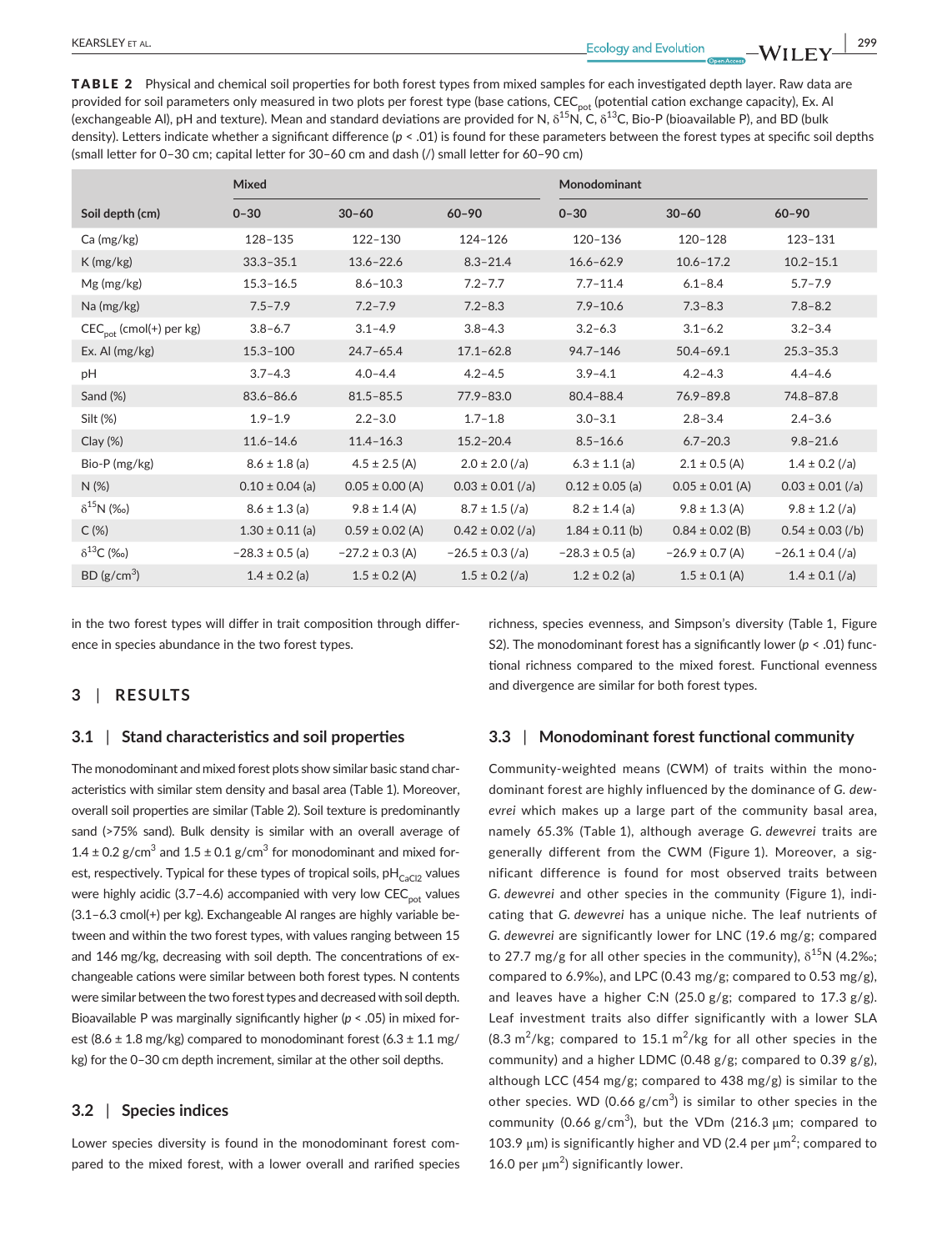

FIGURE 1 The mean of each individual trait is compared between species groups within the monodominant and the mixed forest. Within the monodominant forest, the dominant species *Gilbertiodendron dewevrei* (Gil) is compared to the trait space of all species unique for this forest (U for unique) and the species also present in the mixed forest (S for shared). Within the mixed forest, the species unique for the mixed forest (U) and the species also present in the monodominant forest are shown (S). For each forest type, the community mean is also indicated (CWM). Letters indicate whether there is a significant difference (*p* < .01) between all seven species groups. Trait abbreviations: wood density (WD), leaf nitrogen content (LNC), leaf phosphorus content (LPC), leaf carbon content (LCC), the isotopic composition of nitrogen ( $\delta^{15}$ N), carbon  $(\delta^{13}C)$  and oxygen  $(\delta^{18}O)$ , CN ratio (C:N), NP ratio (N:P), specific leaf area (SLA), leaf dry matter content (LDMC), vessel density (VD), and vessel diameters (VDm)

Significant differences have also been found between species within the monodominant tree community that are unique for the monodominant forest and species that are also present in the mixed forest. LNC of the unique species (24.9 mg/g) is significantly lower ( $p$  < .001) than that of the shared species (30.5 mg/g), although  $\delta^{15}N$  is similar (6.8‰–6.9‰). Additionally, the N:P ratio of the unique species (51.2  $g/g$ ) is significantly lower ( $p < .001$ ) than that of the shared species (69.8 g/g) with values similar to *G. dewevrei* (55.1 g/g). The vascular wood traits also differ significantly (*p* < .05) between the unique and shared species in the monodominant forest, with unique species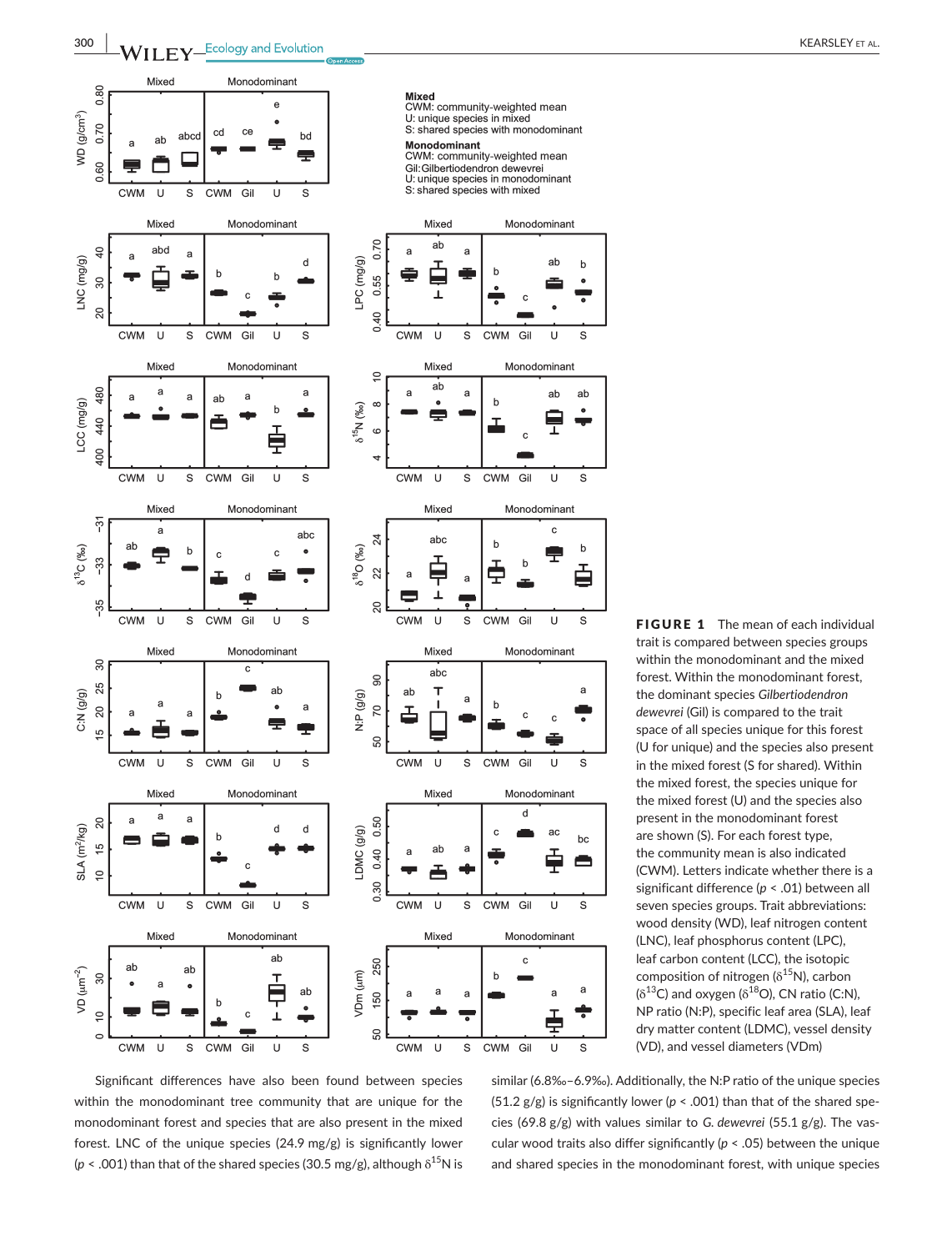having higher VD (21.7 per μm<sup>2</sup>) and smaller VDm (87.3 μm) than the shared species (VD 10.4 per μm<sup>2</sup>; VDm 120.5 μm).

## **3.4** | **Monodominant vs mixed forest functional community**

For most traits, a significant difference is found between CWM in mixed versus monodominant forests (Figure 1). Within the monodominant forest, we found lower nutrient contents (LPC 0.51 mg/g compared to 0.60 mg/g in the mixed forest, *p* < .001; LNC 26.6 mg/g compared to 32.2 mg/g,  $p < .001$ ), lower  $\delta^{15}N$  (6.2%; compared to 7.4‰,  $p <$  .001), thicker leaves (low SLA (13.3 m<sup>2</sup>/kg; compared to 16.7 m<sup>2</sup>/kg,  $p < .001$ ), high LDMC (0.41 g/g; compared to 0.37 g/g, *p* < .001)), higher WD (0.66 g/cm<sup>3</sup> ; compared to 0.62 g/cm<sup>3</sup> , *p* < .001) combined with lower VD (6.9 per  $\mu$ m<sup>2</sup>; compared to 15.6 per  $\mu$ m<sup>2</sup>, *p* < .05) and higher VDm (164.7 μm; compared to 112.5 μm, *p* < .001), and lower values for δ13C (−33.7‰; compared to −33.1‰, *p* < .001) combined with higher  $\delta^{18}O$  values (22.1‰; compared to 20.7‰, *p* < .001). These differences are not solely driven by the trait values of *G. dewevrei*. Namely, within the monodominant forest, unique and the shared species show significant shifts of mean trait values compared to the mixed forest (Figure 1). Leaf nitrogen content is significantly lower for unique and shared species in the monodominant forest (24.9 mg/g, *p* < .001; 30.5 mg/g, *p* < .01) and the C:N ratio is generally higher (unique 18.2 g/g, shared 16.5 g/g; *p* < .05), while LPC is lower for shared species in the monodominant forest compared to the mixed forest (0.53 mg/g, *p* < .001). Additionally, SLA remains lower in the monodominant tree community for all species groups (unique 15.0 m<sup>2</sup>/kg, *p* < .01; shared 15.2 m<sup>2</sup>/kg, *p* < .01).  $\delta^{18}$ O is higher for all species groups in the monodominant forest (unique 23.2‰, *p* < .001; shared 21.8‰,  $p < 0.01$ ), while  $\delta^{13}$ C is only significantly lower (-33.5‰, *p* < .01) for the unique species compared to the mixed forest.

#### **3.5** | **Mixed forest functional community**

Species unique for the mixed forest—not present in the monodominant forest-only showed a difference  $\delta^{13}$ C and  $\delta^{18}$ O compared to species also present in the monodominant forest. Within the mixed forest, δ13C was higher (−32.5‰; compared to −33.2‰; *p* < .01) and δ18O was higher (22.0‰; compared to 20.5‰; *p* < .05). All other traits were similar between unique and shared species in the mixed forest.

## **4** | **DISCUSSION**

In this study, we investigate functional diversity and functional community structure of monodominant versus mixed tropical forest systems.

The monodominant and adjacent mixed forests differ significantly in terms of diversity. Firstly, lower species diversity in the tree community is found in the monodominant forest, confirming studies by Hart et al. (1989) and Peh (2009), although contradicting Makana et al. (2004). Secondly, lower functional richness is found in the monodominant forest, indicating a narrower functional niche space compared to the adjacent mixed forest (Mason et al., 2005; Villéger et al., 2008). Furthermore, the similarity in functional evenness and divergence between the two forest types shows that, even within the reduced niche space in the monodominant forests, a similar niche differentiation and trait distribution occur compared to the adjacent mixed forest (Paine, Baraloto, Chave, & Herault, 2011; Villéger et al., 2008). These indices thus show that the monodominant forest mainly differs from the adjacent mixed forest in the narrower range of its niche space, where a lower species diversity is present, which could be the result of environmental filtering (Mason et al., 2005; Villéger et al., 2008).

The monodominance by *G. dewevrei*, however, is a type of monodominance that is not clearly dependent on edaphic conditions with similar environmental conditions often being described for adjacent mixed forests (Conway, 1992; Hart, 1985; Peh, Sonké et al., 2011). Moreover, the establishment of this monodominance has been described by a series of possible, nonexclusive mechanisms and pathways (Peh, Lewis et al., 2011; Torti et al., 2001), irrespective of prevailing environmental conditions. In this study, indications are, however, found of local environmental conditions favorable for *G. dewevrei*.

First, monodominant *G. dewevrei* forests are often found to be sparsely distributed along rivers (Fayolle et al., 2014), which is also the case in our study area. Accordingly, *G. dewevrei* possesses an ensemble of traits related to water use and transport that could be favorable in this environment. Namely, its vascular traits with high VDm combined with low VD are not general for a late successional tropical species. These wide vessels have the advantage of a greater water transport capacity or hydraulic efficiency (Tyree & Zimmermann, 2002), but may also be more vulnerable to drought-induced cavitation (Tyree & Sperry, 1989) although susceptibility to cavitation would need to be confirmed by pit membrane structure (Hacke & Sperry, 2001). Additionally, with  $\delta^{13}$ C being a proxy of the intrinsic water use efficiency (WUE; the ratio of photosynthetic carbon fixation to stomatal conductance; Dawson, Mambelli, Plamboeck, Templer, & Tu, 2002; Farquhar, Ehleringer, & Hubick, 1989) and  $\delta^{18}O$  providing a time-integrated measure of stomatal conductance (Barbour, 2007; Farquhar, Cernusak, & Barnes, 2007; Hasselquist, Allen, & Santiago, 2010), simultaneous measurements of δ13C and δ18O indicate that *G. dewevrei* shows low WUE combined with a high stomatal conductance compared to other species in the community. This high stomatal conductance suggests little need for water loss regulation for *G. dewevrei* in this environment, and the large vessel size and low WUE indicate a limited drought resistance of *G. dewevrei*. This low drought resistance and small potential for water regulation possibly explain the presence of *G. dewevrei* near the rivers, where water tables are expected to be shallow. However, it should be noted that no information is available for our sites on the water status and year-round averages and extremes in soil gravimetric water contents. Yet, *G. dewevrei*-dominated forests do not always occur along rivers and forest streams. The traits described here for *G. dewevrei* reflect a known trade-off with water transport capacity positively related to photosynthetic potential and carbon assimilation rates (Santiago et al., 2004) versus inhibited water conservation. As an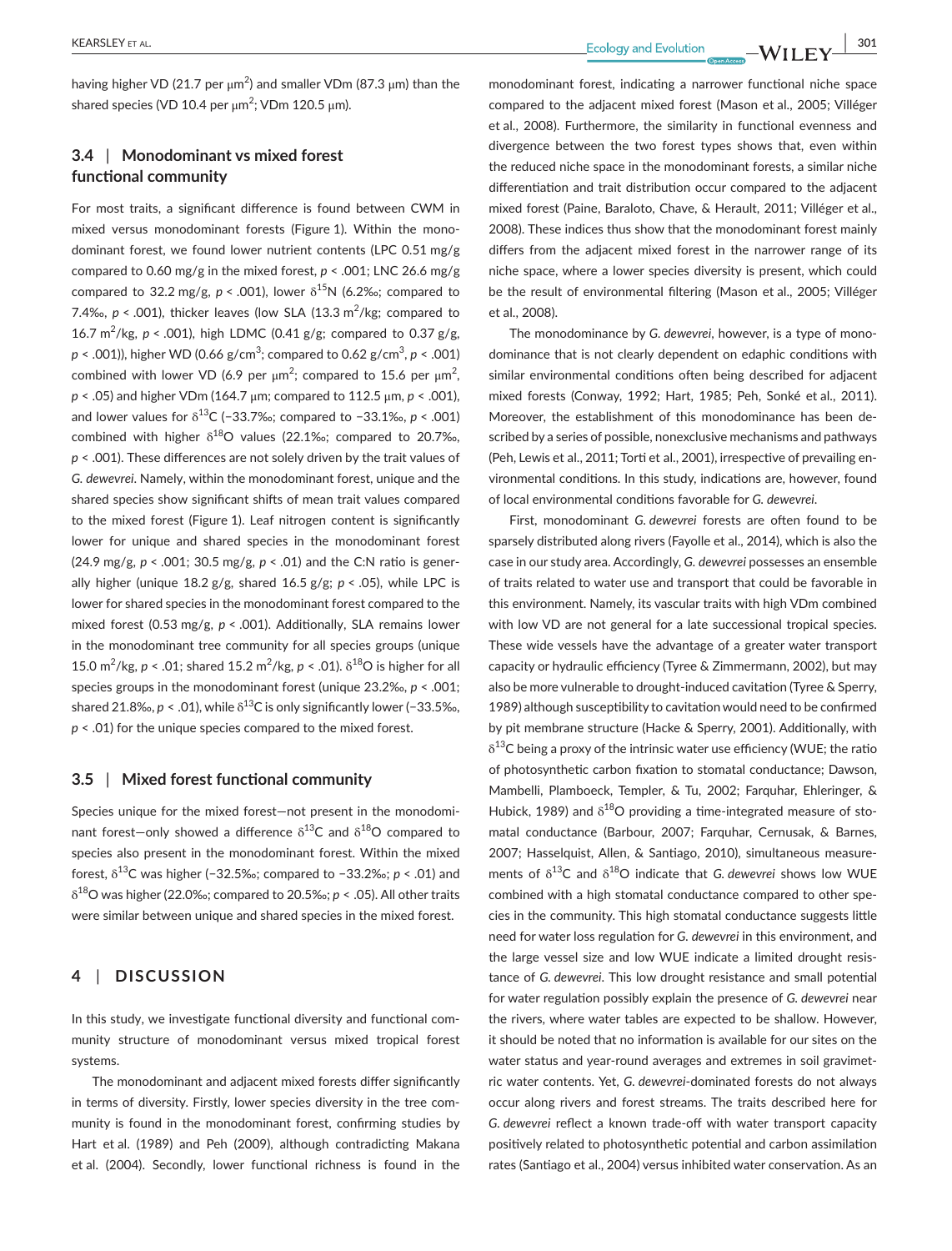**302 WII FY** Ecology and Evolution **COVID-1000** COVID-1000 COVID-1000 COVID-1000 COVID-1000 COVID-1000 COVID-1000 COVID-1000 COVID-1000 COVID-1000 COVID-1000 COVID-1000 COVID-1000 COVID-1000 COVID-1000 COVID-1000 COVID-100

upper canopy species, *G. dewevrei* might benefit more from increased potential carbon gain as opposed to safeguarding water conservation. In consequence, the distribution of *G. dewevrei* can be generally related to environments with sufficient water availability, and is not solely constrained to riverine locations.

Secondly, indications are found of environmental filtering through a reduction in N and P soil availability in the monodominant forest. We speculate that this difference with mixed forests is possibly caused by differences in mycorrhizal associations. Studies comparing monodominant and adjacent mixed forests often cannot identify differences in soil characteristics (Conway, 1992; Hart, 1985; Peh, Sonké et al., 2011; although see Torti et al., 2001). However, in our study area, lower bioavailable P concentrations were found in the 0–30 cm depth layer of the monodominant forest. Furthermore, we argue that based on leaf nutrient traits, two indications for N and P limitations can be found in our investigated forest systems. First, *G. dewevrei* was found to be significantly depleted in foliar  $\delta^{15}N$  indicating its association with ectomycorrhizal fungi (Craine et al., 2009; Hobbie & Högberg, 2012), confirming what has previously been reported for *G. dewevrei* (Onguene & Kuyper, 2001; Torti & Coley, 1999). Ectomycorrhizal fungi could affect the availability of inorganic N and possibly P present in soil (Corrales, Mangan, Turner, & Dalling, 2016). In our study, no difference was found in soil N between mixed and monodominant forest. However, only total N (including organic and inorganic N) has been measured (as is the case in Conway, 1992; Hart, 1985; Peh, Sonké et al., 2011) which might not represent the actual N available for plants. A fraction of total N could be sequestered in the ectomycorrhizal fungal biomass. In return, in the mixed forest, N and P limitations might be less as most tropical trees form arbuscular mycorrhizal associations (Corrales et al., 2016) that contribute to a smaller extent to N limitations (Smith & Read, 2008; although see Hodge & Fitter, 2010). Accordingly (and secondly), reduced leaf N and P contents are found at the community level for the monodominant forest, although these CWMs are highly influenced by *G. dewevrei* itself. Lower LNC values are, however, found for both the unique and shared species in the monodominant forest compared to the CWM of the mixed forest, as are the LPC values of the shared species in the monodominant forests. These reduced foliar N and P contents might indicate combined N and P limitations, possibly a direct influence of the immobilization of N and P by ectomycorrhizal fungi as discussed above. Furthermore, this alteration in N and P availability might be induced by the longterm dominance of *G. dewevrei* itself, with slow-decomposing leaf litter generated by the dominant *G. dewevrei* (i.e., low SLA, high LDMC, high C:N) reinforcing low nutrient turnover rates and low N and P availability (Brookshire & Thomas, 2013; Menge, 2011). Moreover, the presence of ectomycorrhizal fungi possibly suppresses decomposition rates even further due to competition with saprotrophic fungi (Fernandez & Kennedy, 2016). The alteration of the local environment resulting from the dominance of *G. dewevrei* has been suggested to be a monodominance-enhancing mechanism (Peh, Lewis et al., 2011; Torti et al., 2001). *G. dewevrei* can namely thrive in this nutrientlimited environment with its slow growth rates (deducted from its dense wood and thus high construction cost; Enquist, West, Charnov,

& Brown, 1999) and high nutrient use efficiency (Peh, Lewis et al., 2011).

The environmental filtering encountered in the monodominant forest can also affect the subordinate species composition, namely by altering the probabilities of specific traits. For example, Peh et al. (2014) showed that species with low light requirement and high WD have a greater chance of establishing in the monodominant forest, where light levels are low under the dense canopy. Within our study area, this could not be confirmed with the WD of species uniquely found in the mixed forest being similar to those that did occur in the monodominant forest. However, overall community differences in traits—for the different species groups—have been found between the monodominant and the mixed forest, namely for nutrient contents, WUE traits, and SLA. The lower values of nutrient contents of all species within this monodominant tropical tree community could be a direct result of the altered N and P availability in this environment (Brookshire & Thomas, 2013; Peh, Lewis et al., 2011). Additionally, the species established in the monodominant forest show a lower mean SLA compared to the species in the mixed forest. These leaves with low SLA, high tissue density (see LDMC), and low nutrient concentrations (both N and P) generally have lower photosynthetic rates but a longer life span (Reich, Walters, Tjoelker, Vanderklein, & Bushena, 1998; Wright & Westoby, 2002). The longer leaf life span could provide advantages for species under the closed canopy of *G. dewevrei*, susceptible to the limited N availability, with an increased return of investment. Additionally, these leaf traits contribute to defend against herbivores and pathogens (Hanley, Lamont, Fairbanks, & Rafferty, 2007) and thus have higher survival rates (Poorter, Bongers, Sterck, & Wöll, 2003).

Water use efficiency -related traits of species not found in the monodominant forest provide an indication of the influence of an environmental filter related to the riverine locations. As discussed earlier, *G. dewevrei* showed a low WUE most likely caused by a high stomatal conductance, which is possibly beneficial in the moist soil conditions in these forests. We found that species in the mixed forest that have a high WUE (high  $\delta^{13}$ C) combined with a reduced stomatal conductance (high  $\delta^{18}O$ ; Farquhar et al., 1989) did not establish in the monodominant forest. Species with a low WUE that keep their stomata open, thus reducing their stomatal resistance, could have a higher resource use efficiency for other limiting resources (e.g., light or nutrient limitations) enabling them to compete, or keep up, with the monodominant species. Further research is needed to confirm this hypothesis, because the isotopic compositions can only be used as proxies of WUE.

## **5** | **CONCLUSION**

In conclusion, distinct differences in functional diversity and functional structure of the community were found between the monodominant and adjacent mixed forest. Hypothesis I, expressing that the *G. dewevrei* monodominant forests hold a lower functional diversity than the mixed forest, is confirmed, as is the prevalence of environmental filtering with indications found for two filters. First, the common location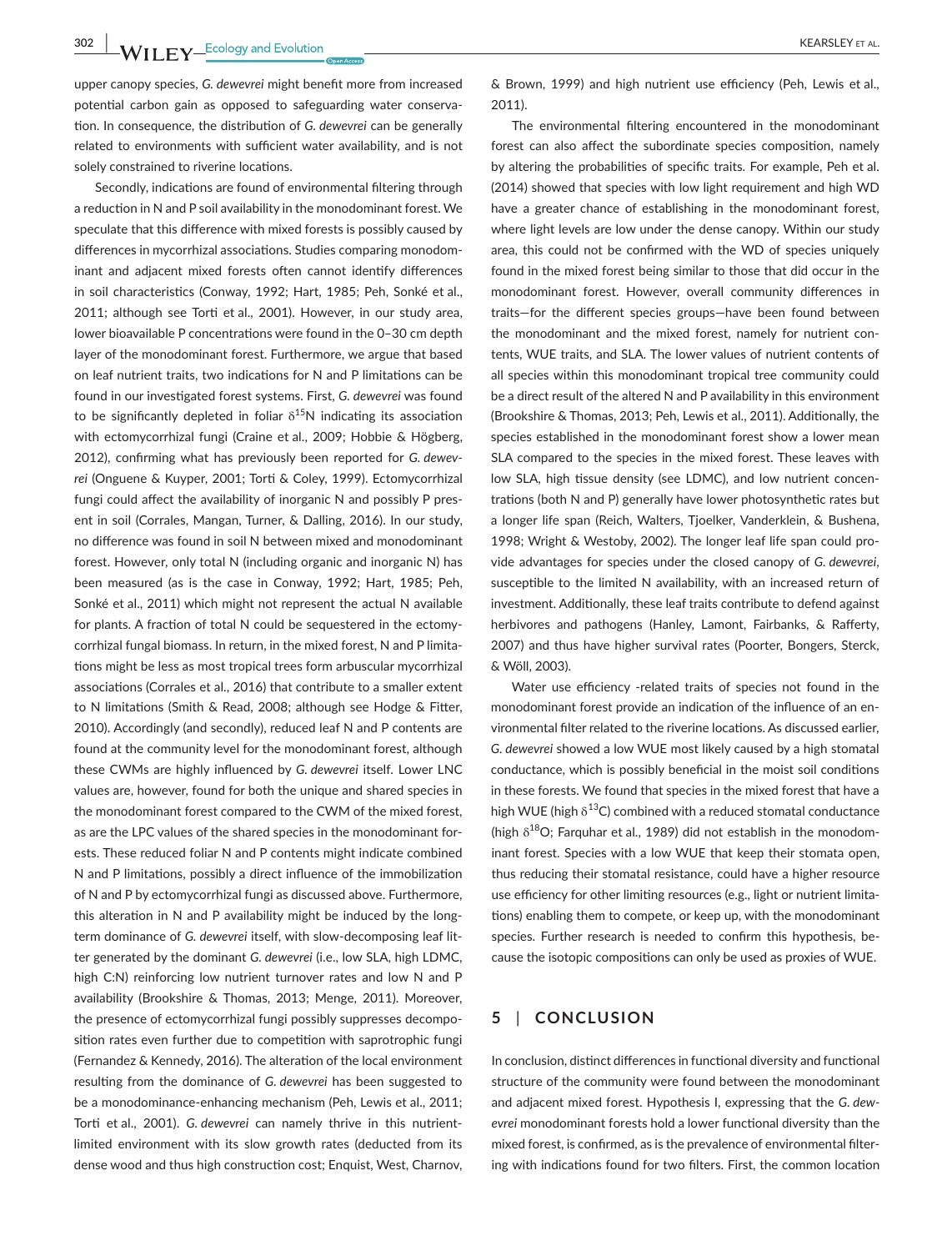of *G. dewevrei* forests near forest rivers has been linked to its functional traits related to water use and transport. Secondly, collected trait data point toward a reduction in N and P availability in soils of the monodominant forest, possibly caused by ectomycorrhizal associations with *G. dewevrei*. Additionally, as proposed in Hypothesis II, a pattern between the trait ensemble of the monodominant *G. dewevrei* and the subordinate species that co-occur with it in the same plots could be observed. This pattern was significantly different for species that only occur at the investigated mixed forest plots. More research will be necessary to distinguish the influence of the two encountered types of environmental filtering or their coregulation.

#### **ACKNOWLEDGMENTS**

This research is part of the COBIMFO project (Congo Basin integrated monitoring for forest carbon mitigation and biodiversity; contract no. SD/AR/01A) and was funded by the Belgian Science Policy Office (Belspo). The fieldwork was possible due to logistic support from WWF and Institut National pour l'Etude et la Recherche Agronomiques Yangambi. We thank Katja van Nieuland and Thales de Haulleville for their help with the sample processing and chemical analyses.

#### **DATA ACCESSIBILITY**

All trait data will be contributed to the TRY database [\(www.try-db.](http://www.try-db.org) [org](http://www.try-db.org)).

#### **CONFLICT OF INTEREST**

None declared.

#### **REFERENCES**

- Barbour, M. M. (2007). Stable oxygen isotope composition of plant tissue: A review. *Functional Plant Biology*, *34*, 83–94.
- Brookshire, E. N. J., & Thomas, S. A. (2013). Ecosystem consequences of tree monodominance for nitrogen cycling in lowland tropical forest. *PLoS One*, *8*, e70491.
- Chao, A., & Jost, L. (2012). Coverage-based rarefaction and extrapolation: Standardizing samples by completeness rather than size. *Ecology*, *93*, 2533–2547.
- Chapman, H. D., & Pratt, F. P. (1961) Ammonium vandate-molybdate method for determination of phosphorus. In H. D. Chapman & F. P. Pratt. (Eds.), *Methods of analysis for soils, plants and water* (pp. 184–203). Riverside, CA, USA: University of California, Division of Agricultural Sciences.
- Connell, J. H., & Lowman, M. D. (1989). Low-diversity tropical rain forests: Some possible mechanisms for their existence. *The American Naturalist*, *134*, 88–119.
- Consortium for the Barcode of Life (CBOL) Plant Working Group (2009). A DNA barcode for land plants. *Proceedings of the National Academy of Sciences of the United States of America*, *106*, 12794–12797.
- Conway, D. (1992). *A comparison of soil parameters in monodominant and mixed forests in the Ituri forest Reserves, Zaire. Tropical Environmental Science Honours Project*. Aberdeen: University of Aberdeen.
- Corrales, A., Mangan, S. A., Turner, B. L., & Dalling, J. W. (2016). An ectomycorrhizal nitrogen economy facilitates monodominance in a neotropical forest. *Ecology Letters*, *19*, 383–392.
- Craine, J. M., Elmore, A. J., Aidar, M. P. M., Bustamante, M., Dawson, T. E., Hobbie, E. A., … Wright, I. J. (2009). Global patterns of foliar nitrogen isotopes and their relationships with climate, mycorrhizal fungi, foliar nutrient concentrations, and nitrogen availability. *New Phytologist*, *183*, 980–992.
- Dawson, T. E., Mambelli, S., Plamboeck, A. H., Templer, P. H., & Tu, K. P. (2002). Stable isotopes in plant ecology. *Annual Review of Ecology and Systematics*, *33*, 507–559.
- Díaz, S., Lavorel, S., de Bello, F., Quétier, F., Grigulis, K., & Robson, T. M. (2007). Incorporating plant functional diversity effects in ecosystem service assessments. *Proceedings of the National Academy of Sciences of the United States of America*, *104*, 20684–20689.
- Djuikouo, M. N. K., Sonké, B., Doucet, J. L., Nguembou, C. K., & Lewis, S. L. (2010). Diversity and aboveground biomass in three tropical forest types in the Dja Biosphere reserve, Cameroon. *African Journal of Ecology*, *48*, 1053–1063.
- Enquist, B. J., West, G. B., Charnov, E. L., & Brown, J. H. (1999). Allometric scaling of production and life-history variation in vascular plants. *Nature*, *401*, 907–911.
- Farquhar, G. D., Cernusak, L. A., & Barnes, B. (2007). Heavy water fractionation during transpiration. *Plant Physiology*, *143*, 11–18.
- Farquhar, G. D., Ehleringer, J. R., & Hubick, K. T. (1989). Carbon isotope discrimination and photosynthesis. *Annual Review of Plant Physiology and Plant Molecular Biology*, *40*, 503–537.
- Fayolle, A., Engelbrecht, B., Freycon, V., Mortier, F., Swaine, M., Réjou-Méchain, M., ··· Gourlet-Fleury, S. (2012). Geological substrates shape tree species and trait distributions in African moist forests. *PLoS One*, *7*, e42381.
- Fayolle, A., Picard, N., Doucet, J. L., Swaine, M., Bayol, N., Bénédet, F., & Gourlet-Fleury, S. (2014). A new insight in the structure, composition and functioning of central African moist forests. *Forest Ecology and Management*, *329*, 195–205.
- Fernandez, C. W., & Kennedy, P. G. (2016). Revisiting the 'Gadgil Effect': Do interguild fungal interactions control carbon cycling in forest soils? *New Phytologist*, *209*, 1382–1394.
- Fortunel, C., Paine, C. E. T., Fine, P. V. A., Kraft, N. J. B., & Baraloto, C. (2014). Environmental factors predict community functional composition in Amazonian forests. *Journal of Ecology*, *102*, 145–155.
- Hacke, U. G., & Sperry, J. S. (2001). Functional and ecological xylem anatomy. *Perspectives in Plant Ecology, Evolution and Systematics*, *4*, 97–115.
- Hanley, M. E., Lamont, B. B., Fairbanks, M. M., & Rafferty, C. M. (2007). Plant structural traits and their role in anti-herbivore defence. *Perspectives in Plant Ecology, Evolution and Systematics*, *8*, 157–178.
- Harper, J. L. (1977). *Population biology of plants*. London, UK: Academic Press.
- Hart, T. B. (1985) The ecology of a single-species-dominant forest and of a mixed forest in Zaire, Africa. PhD thesis, Michigan State University, **USA**
- Hart, T. B., Hart, J. A., & Murphy, P. G. (1989). Monodominant and speciesrich forests of the humid tropics: Causes for their co-occurrence. *The American Naturalist*, *133*, 613–633.
- Hasselquist, N. J., Allen, M. F., & Santiago, L. S. (2010). Water relations of evergreen and drought-deciduous trees along a seasonally dry tropical forest chronosequence. *Oecologia*, *164*, 881–890.
- Hobbie, E. A., & Högberg, P. (2012). Nitrogen isotopes link mycorrhizal fungi and plants to nitrogen dynamics. *New Phytologist*, *196*, 367–382.
- Hodge, A., & Fitter, A. H. (2010). Substantial nitrogen acquisition by arbuscular mycorrhizal fungi from organic material has implications for N cycling. *Proceedings of the National Academy of Sciences of the United States of America*, *107*, 13754–13759.
- Hsieh, T. C., Ma, K. H., & Chao, A. (2013) iNEXT online: interpolation and extrapolation. Retrieved from [http://chao.stat.nthu.edu.tw/blog/](http://chao.stat.nthu.edu.tw/blog/software-download/) [software-download/](http://chao.stat.nthu.edu.tw/blog/software-download/)